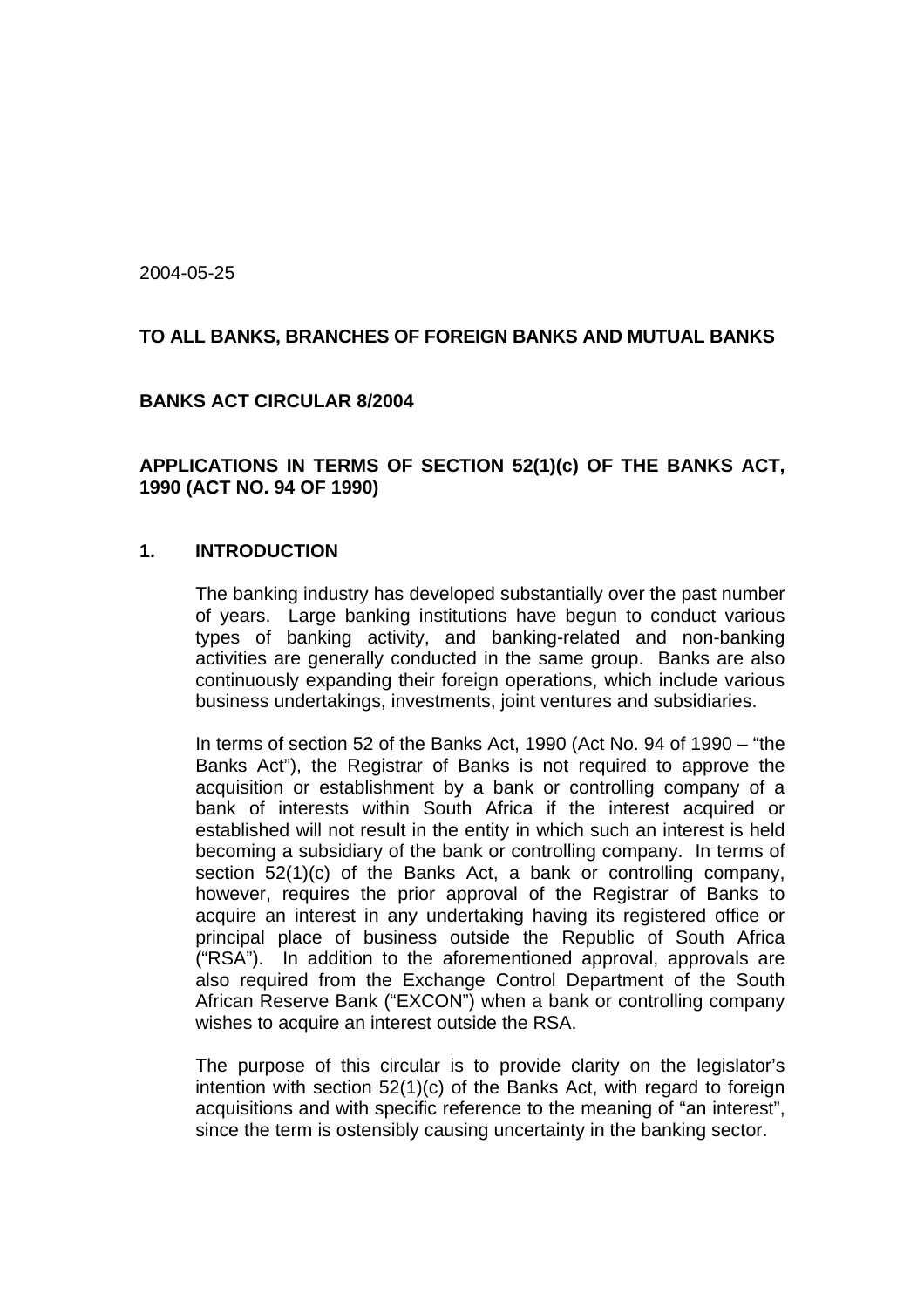#### **2. DEFINITION OF "AN INTEREST"**

It is important to determine whether "an interest" should be regarded as a direct or an indirect interest. In the interests of regulatory certainty and efficiency, this Office has interpreted "an interest" as a direct interest acquired by a bank or controlling company in an undertaking that is situated outside the RSA. Therefore, only the first line of acquisitions that a bank or controlling company obtains directly in an undertaking situated outside the RSA would be regarded as a direct interest and, hence, subject to the provisions of section 52(1)(c) of the Banks Act.

The meaning of "direct interest" can be explained by the following schematic example:



If bank or controlling company acquires an interest of 100 per cent in Company A, based outside the RSA, approval would be required in terms of sections 52(1)(a) and 52(1)(c) of the Banks Act. Similarly, the acquisition of an interest of 15 per cent in Company D will require the prior written approval of the Registrar of Banks, despite Company D for the purposes of this example, not qualifying as a subsidiary. This is because Company D is regarded as a first line of acquisition and, therefore, a direct interest obtained by the bank or controlling company. If Company A, in turn, acquires an interest of 100 per cent in Company B, approval would also be required in terms of section 52(1)(a) of the Banks Act, since Company B will be an indirect subsidiary of the bank or controlling company. If Company B, however, acquires an interest of 5 per cent in Company Z(and Company Z does not become a subsidiary), the acquisition of Company Z would not be regarded as a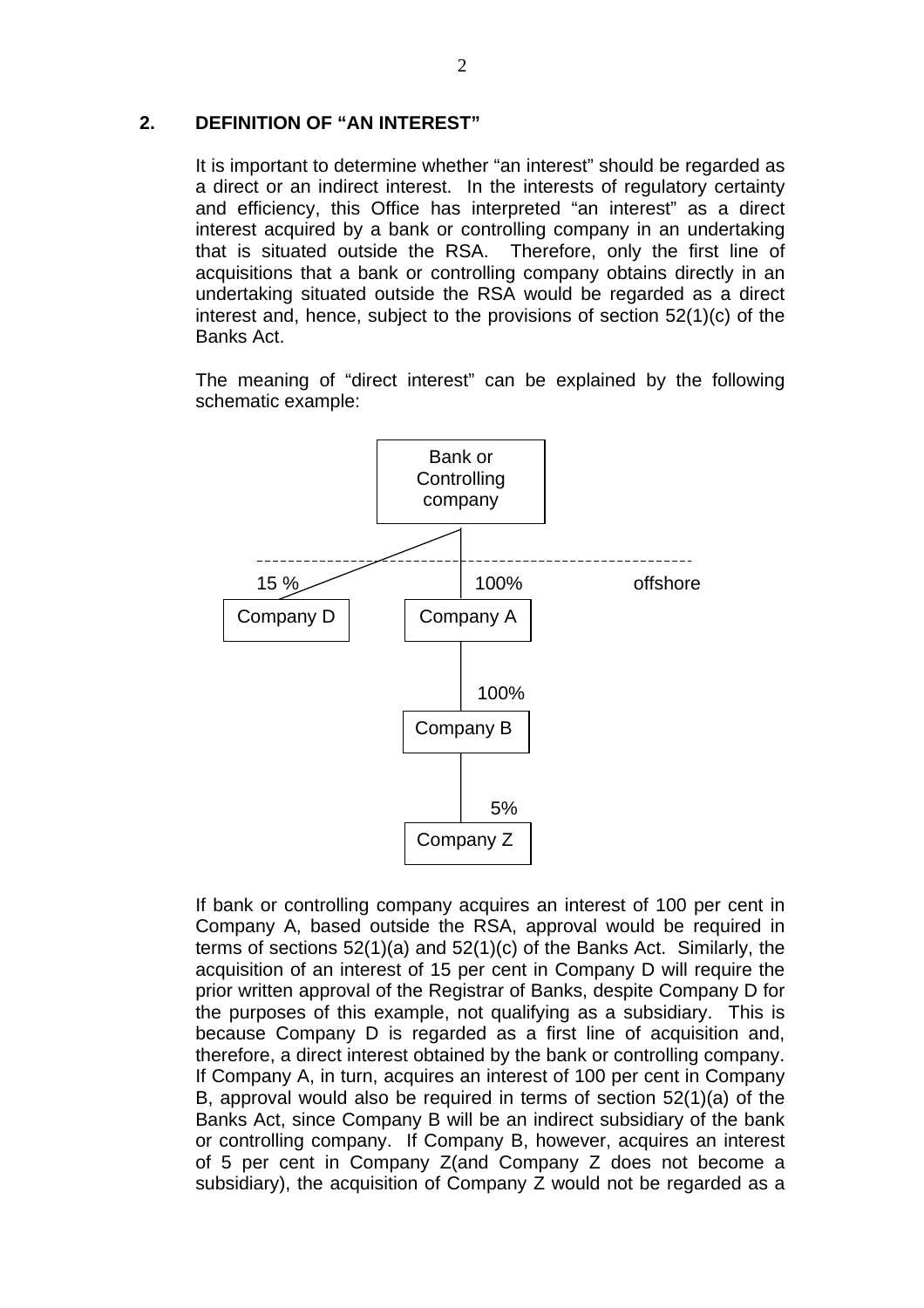direct interest. An application for prior written approval from the Registrar of Banks would therefore not be necessary.

It is important to note that should a bank or controlling company of a bank obtain any controlling interest that results in an acquisition qualifying as a subsidiary in terms of the Companies Act 1973 (Act No. 61 of 1973), prior approval from the Registrar of Banks will be required in terms of Section 52(1)(a) of the Banks Act.

# **3. SUPERVISORY RESPONSIBILITIES**

As is commonly known, this Office subscribes to the Basel Core Principles for Effective Supervision ("Core Principles") issued by the Basel Committee on Banking Supervision. In terms of the Core Principles, this Office, in fulfilling its supervisory processes and responsibility, is required to adhere to certain specific requirements pertaining to the structures of banks and controlling companies of banks. These requirements pertain to the following, amongst others:

- Criteria for reviewing acquisitions or investments by a bank.
- Ensuring that corporate affiliations or structures do not expose the bank to undue risks or hinder effective supervision.
- Supervisor's ability to undertake supervision on a consolidated basis, in order to review all activities that could pose a risk to a bank.
- Exchange of information with other supervisors, in order to ensure adherence to prudential norms in all jurisdictions in which a bank conducts business.
- Certain responsibilities of home-country supervisors.

One of the main reasons for this Office having interpreted "an interest" as being the direct interests held by a bank or bank controlling company only is this Office's policy to conduct its supervisory process through the institutions directly controlled by a bank or controlling company of a bank. Thereby, this Office is able to comply fully with the requirements of the Core Principles. The application of the abovementioned interpretation will also result in a more effective and efficient regulatory process that will accommodate banks' business initiatives. The above-mentioned interpretation of "an interest" by this Office should not in any way be viewed or regarded as non-adherence to any of the requirements of the Core Principles.

## **4. NOTIFICATION REQUIREMENT**

As from the date of this circular, banks and controlling companies of banks will not require the prior approval of the Registrar of Banks for the acquisition of indirect interests, as described above. This Office, however, requires banks and controlling companies of banks to notify